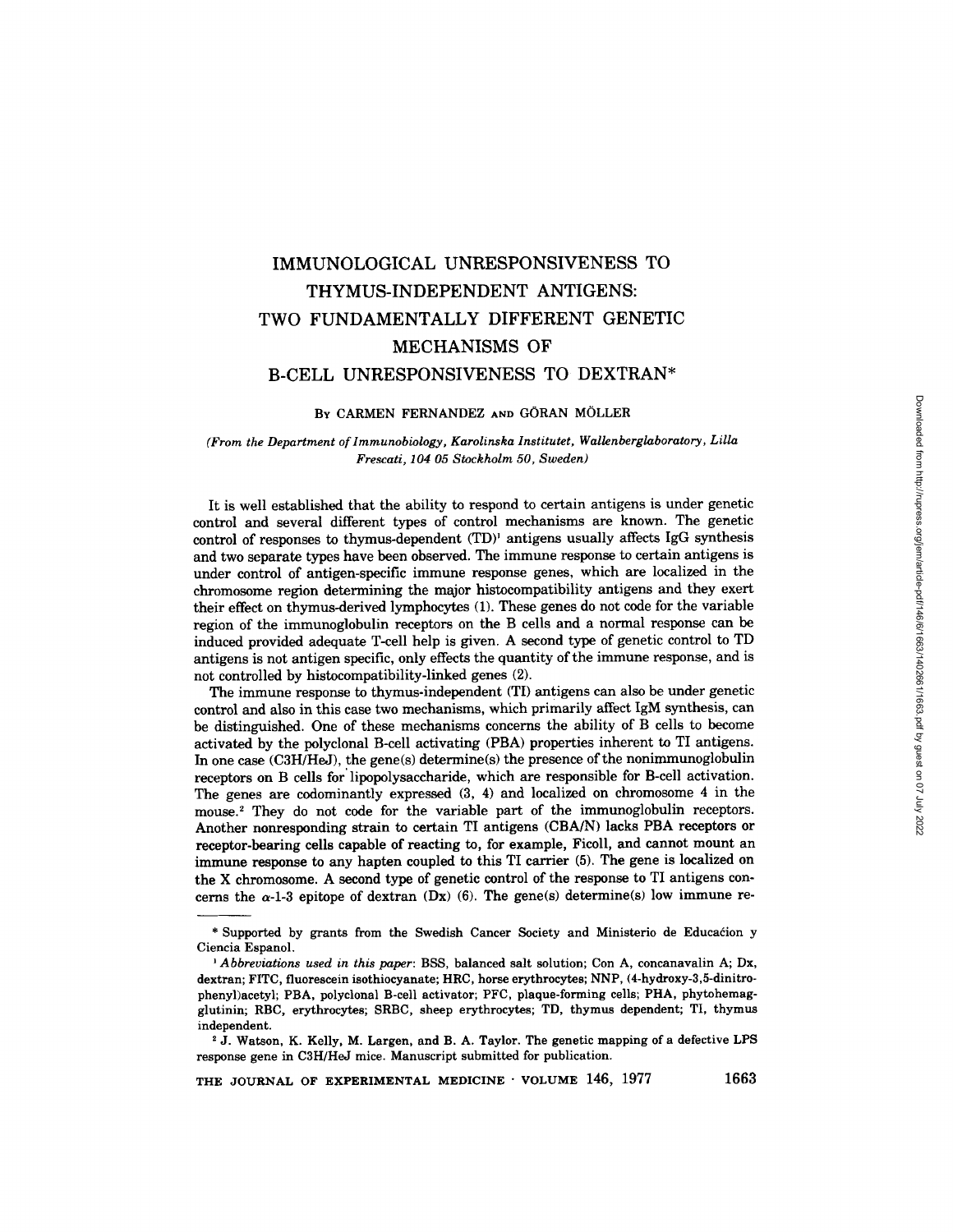sponsiveness rather than absence of a response and at least one of the genes is closely linked to allotypes of the heavy chain locus (7),

We have found that different mouse strains vary in their ability to produce antibodies to the  $\alpha$ -1-6 epitope of Dx B512, and in certain strains a large proportion of mice are total nonresponders (8). Since Dx activates B cells in the absence of helper cells, such as T cells and macrophages (9), and since suppressor T cells do not affect this response (10), only two fundamental mechanisms can account for unresponsiveness, specifically:  $(a)$  lack of expression of V genes coding for antibodies against the  $\alpha$ -1-6 epitope and (b) lack of triggering receptors on the B cells possessing immunoglobulin receptors for the epitope. We will show that both types of unresponsiveness can occur in different mouse strains.

#### Materials and Methods

Mice of the following strains were used in the present study: A/Sn, A.CA, A.SW, BALB/c, CBA, CBA/N, C3H/Tif, C3H/HeJ, C57BL, A.TH, A.TL, 4R, 2R, B10.5M, and certain hybrids among these strains.

*Antigens and Polyclonal Activators.* Native Dx from *Lactobacillus mesenteroides* B512 (average mol wt  $5-40 \times 10^6$  daltons), was obtained from ICN Pharmaceuticals Inc., Cleveland, Ohio. Other Dx preparations were obtained from Pharmacia, Uppsala, Sweden.

Native fluorescein isothiocyanate (FITC)-Dx was synthetized from native Dx B512 by reacting it with FITC, and was provided by Dr. van de Belder, Pharmacia. The final conjugation ratio was one molecule of FITC for every 200 glucose residues.

Lipopolysaccharide from *Escherichia coli* 055:B5 was prepared from phenol water extraction provided by professor T. Holme (Department of Bacteriology, Karolinska Institutet).

Concanavalin A (ConA) and phytohemagglutinin (PHA) were obtained from Pharmacia, Uppsala, Sweden, and Wellcome Reagents Limited, Beckenham, England, respectively.

*Preparation of Lymphocytes.* Spleens were removed and teased with forceps in ice-cold balanced salt solution (BSS). After brief sedimentation, the cells in the supernate were washed three times in 50 ml of cold BSS and subsequently suspended in culture medium to the desired cell concentration. Cellular viability was determined in a hemocytometer after staining the damaged cells with 0.02% trypan blue.

*Assay of Antibody Synthesis.* Anti-a-l-6 plaque-forming cells (PFC) were detected by a direct PFC assay with sheep erythrocytes (SRBC) with stearoyl Dx B512 with a mol wt of 70,000 daltons, as described before by Howard et al. (11).

*Anti-FITC-PFC.* The coupling of FITC to erythrocytes (RBC) has been described before (12). For detection of high, medium, and low affinity PFC the following concentrations of FITC in carbonate bicarbonate buffer pH 9.2 were used: 0.05, (of 0.1) 0.5, and 5 mg/ml.

*Anti-NNP PFC.* RBC were coupled with (4-hydroxy-3,5-dinitrophenyl)acetyl (NNP) as described by Pasanen and Mäkelä (13). These cells were used to detect polyclonal antibody synthesis.

*Medium.* The medium used in most of the experiments was Eagle's Minimum Essential Medium in Earle's solution, supplemented with glutamine, non-essential amino acids, and pyruvate, and containing 100 IU of penicillin and 100,  $\mu$ g of streptomycin/ml, as described by Mishell and Dutton (15). The medium was further buffered by 10 mM of HEPES and the pH adjusted to 7.2. All these reagents were obtained from Flow Laboratories, Irvine, Scotland. Most experiments were carried out in serum-free medium (14), except where specifically indicated in the figure legends.

*Induction of Polyclonal Antibody Synthesis.* Spleen cells were cultured serum-free in 3-cm diameter plastic Petri dishes or tubes (NUNC, Roskilde, Denmark) with a cell concentration of  $10<sup>7</sup>$  cells/ml in 1 ml medium (15) set up in triplicate unless otherwise stated. The cultures were incubated at 37°C in plastic boxes filled with a mixture of 10% CO<sub>2</sub>, 83% N<sub>2</sub>, and 7% O<sub>2</sub>.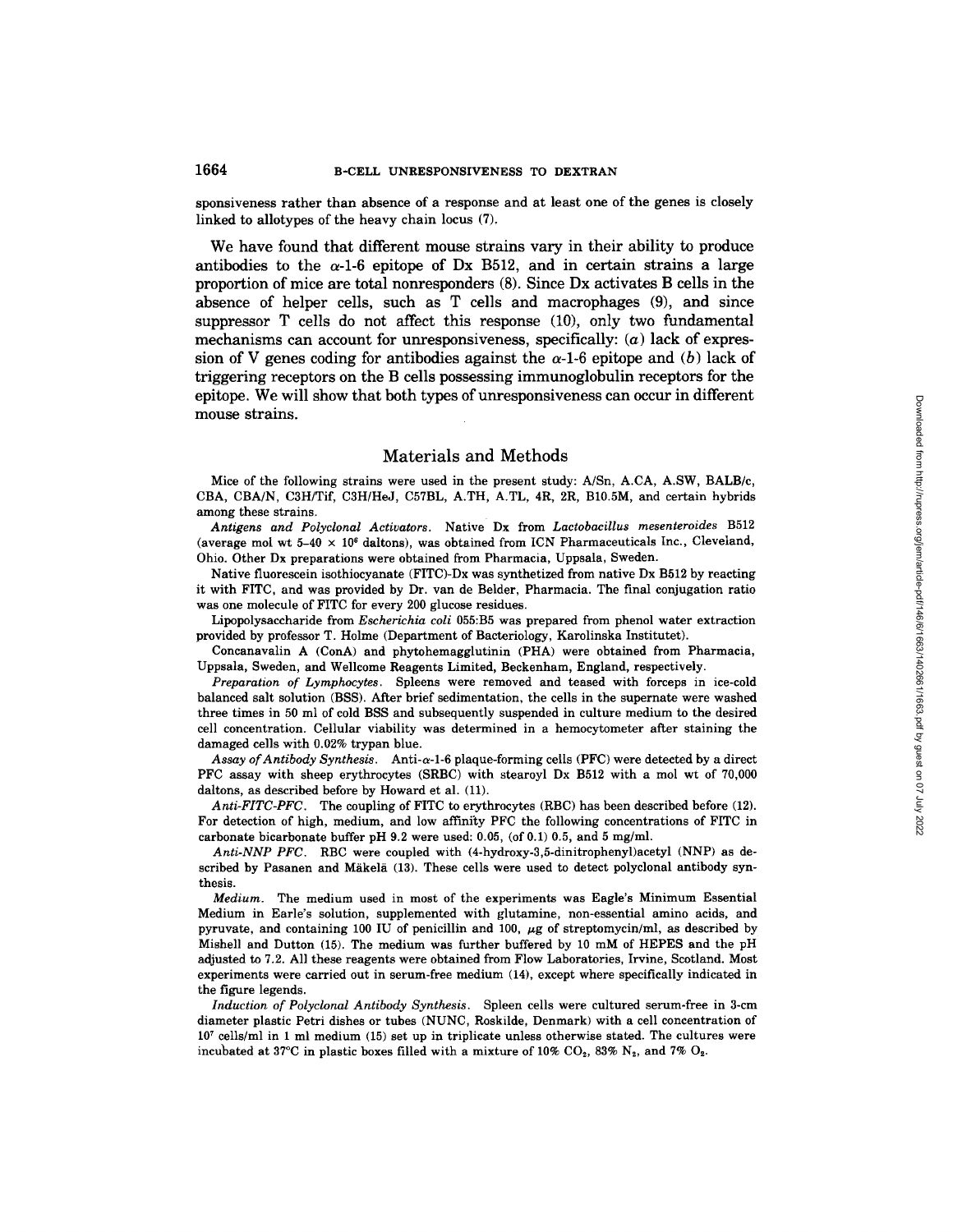| <b>Strain</b> |             | PFC/spleen against |                    |  |
|---------------|-------------|--------------------|--------------------|--|
|               | No. of mice | <b>SRBC</b>        | $\alpha$ -1-6*     |  |
| <b>CBA</b>    | 16          | $90 \pm 18$        | $33,340 \pm 4,900$ |  |
| C57BL         | 8           | $330 \pm 100$      | $46,440 \pm 6,900$ |  |
| A.CA          | 8           | $178 \pm 52$       | $2,778 \pm 1,679$  |  |
| A             | 17          | $105 \pm 34$       | $2.786 \pm 695$    |  |
| A.TH          | 11          | $11 \pm 9$         | $1,036 \pm 770$    |  |
| A.TL          | 9           | $33 \pm 15$        | $788 \pm 377$      |  |
| CBA/N         | 6           | $2 \pm 1$          | $5 \pm 3$          |  |

**TABLE I**  *Immune Response to the a-1-6 Epitope in 3-4 Mo Old Mice of Different Strains after*  Immunization with 2  $\mu$ g Native Dx 5 Days Earlier

\* The PFC response against  $\alpha$ -1-6 was tested against SRBC coated with stearoyl Dx (40  $\mu$ g in 10 ml) to detect PFC of medium affinity.

## Results

*Strain Variability in the Response to the*  $\alpha$ *-1-6 Epitope.* The immune response to native Dx B512  $(\alpha-1-6)$  was tested in 14 inbred strains and was found to be very strain dependent. High responder strains, such as C57BL and CBA gave 400-1,000 PFC/106 cells 5 days after immunization with the optimal dose 1-2  $\mu$ g/mouse. In contrast, A, A.CA, A.SW, A.TH, A.TL, and CBA/N mice were found to be low or nonresponders to the  $\alpha$ -1-6 epitope (8). Over 200 A.CA were tested and about  $90\%$  of them only gave 0-10 PFC/10<sup>6</sup> cells, which, at best, can be classified as an extremely low response. Other mouse strains, such as BALB/c were intermediate responders, exhibiting PFC values between the extremes reported above. Occasionally, A.CA mice exhibited a high response in terms of the number of PFC. This response was of very low affinity and the causes for this will be the topic of a separate report. A variable of importance in determining the level of the response was the age of the mice; young mice of all strains were nonresponders. However, when comparisons were made with mice of the same age (3-4 mo) the strain differences still existed (Table I). Since the mechanism of low responsiveness was found to be different with strains A, A.CA, A.SW, A.TH, and A.TL as compared with strain CBA/N, they will be dealt with separately.

*Mechanism of Unresponsiveness in Strains on A Background.* The low responsiveness of strains on A background could not be attributed to differences in dose requirements, affinity, or kinetics of the immune response, since A.CA mice failed to respond to the  $\alpha$ -1-6 epitope over a wide range of Dx or FITC Dx concentrations and at any time after immunization (Table II). Nonresponsivehess also affected the immune response to Dx conjugated to the TD carrier horse erythrocytes (HRC) (Table III) even in the presence of PHA as a polyclonal T-cell activator. A.CA mice did not produce anti- $\alpha$ -1-6 antibodies of noncomplement fixing classes, since sera from A.CA mice did not agglutinate Dx-coated RBC. The incorporation of native Dx with Freund's adjuvant did not make the mice responsive.

*Low Responsiveness is Not Due to Suppressor Cells.* The existence of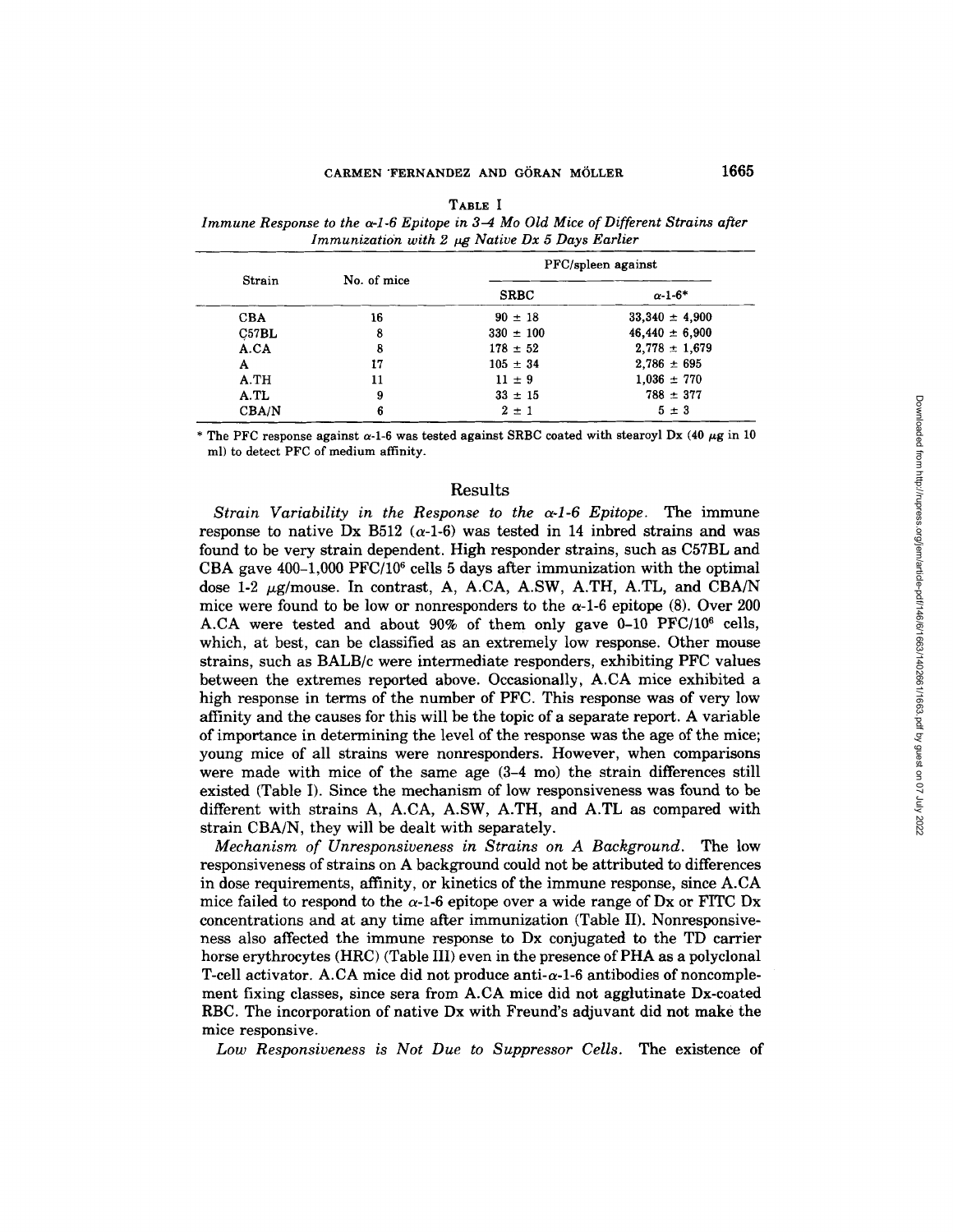| Strain | Antigen   | Dose<br>$(\mu$ g/mouse) | Day of test      | PFC/10 <sup>6</sup> against $\alpha$ -1-6 by using<br>the following indicator‡ cells |                         |                  |
|--------|-----------|-------------------------|------------------|--------------------------------------------------------------------------------------|-------------------------|------------------|
|        |           |                         |                  | $\boldsymbol{4}$                                                                     | 40                      | 400              |
| CBA    | Native Dx | $\mathbf 1$             | $\boldsymbol{4}$ | 228                                                                                  | 289                     | 268              |
|        |           | ${\bf 10}$              |                  | 174                                                                                  | 541                     | 289              |
|        |           | 100                     |                  | 54                                                                                   | 92                      | 72               |
|        |           | $\mathbf 1$             | $\bf 6$          | 131                                                                                  | 339                     | -                |
|        |           | 10                      |                  | 100                                                                                  | 108                     | 133              |
|        |           | 100                     |                  | $\qquad \qquad -$                                                                    | 92                      | 60               |
|        |           | $\mathbf 1$             | $15\,$           | 64                                                                                   | 183                     | 143              |
|        |           | 10                      |                  | 29                                                                                   | 208                     | 248              |
|        |           | 100                     |                  |                                                                                      |                         |                  |
| A.CA   | Native Dx | $\mathbf 1$             | 4                | $\mathbf 1$                                                                          | $\boldsymbol{2}$        | $\mathbf{1}$     |
|        |           | 10                      |                  | 3                                                                                    | $\bf{2}$                | 6                |
|        |           | 100                     |                  | $\boldsymbol{4}$                                                                     | $\overline{\bf 4}$      | 8                |
|        |           | $\mathbf{1}$            | $\bf 6$          | $\bf{2}$                                                                             | $\bf{4}$                | 1                |
|        |           | 10                      |                  | 5                                                                                    | $\overline{\mathbf{2}}$ | 13               |
|        |           | 100                     |                  | $\mathbf{1}$                                                                         | $\overline{\mathbf{2}}$ | $\mathbf{1}$     |
|        |           | $\mathbf{1}$            | 15               | $\mathbf 1$                                                                          | $\mathbf{1}$            | 3                |
|        |           | 10                      |                  | $\mathbf 1$                                                                          | 10                      | 10               |
|        |           | 100                     |                  | $\mathbf{1}$                                                                         | $\mathbf 1$             | 6                |
| CBA    | T2000     | $\mathbf 1$             | 4                | 192                                                                                  | 217                     | 129              |
|        |           | 10                      |                  | 202                                                                                  | 327                     | 199              |
|        |           | 100                     |                  | 47                                                                                   | 127                     | 107              |
|        |           | 1                       | 6                | 270                                                                                  | 237                     | 210              |
|        |           | 10                      |                  | 151                                                                                  | 239                     | 150              |
|        |           | 100                     |                  | 230                                                                                  | $\qquad \qquad -$       | 180              |
|        |           | $\mathbf{1}$            | 15               | 113                                                                                  | 223                     | 185              |
|        |           | 10                      |                  | 105                                                                                  | 327                     | 646              |
|        |           | 100                     |                  | 17                                                                                   | 446                     | 757              |
| A.CA   | T 2000    | $\mathbf 1$             | 4                | 5                                                                                    | —                       | 3                |
|        |           | 10                      |                  | $\pmb{0}$                                                                            | $\pmb{0}$               | 0                |
|        |           | 100                     |                  | 6                                                                                    | $\overline{\mathbf{4}}$ | $\boldsymbol{4}$ |
|        |           | $\mathbf{1}$            | $\bf{6}$         | $\pmb{0}$                                                                            | $\mathbf{1}$            | $\bf{0}$         |
|        |           | 10                      |                  | $\bf 2$                                                                              | $\mathbf{1}$            | 0                |
|        |           | 100                     |                  | $\mathbf{1}$                                                                         | $\bf 4$                 | $\bf 2$          |
|        |           | $\mathbf 1$             | 15               | $\overline{\mathbf{2}}$                                                              | 28                      | 41               |
|        |           | ${\bf 10}$              |                  | $\mathbf{1}$                                                                         | $\bf{0}$                | 1                |
|        |           | 100                     |                  | $\mathbf 1$                                                                          | 28                      | 31               |

TABLE II *Dose Dependence, Kinetics, and Affinity of the lmmune Response to Native Dx or Dx T 2000\* in High and Low Responder Strains* 

\* Mol wt =  $2 \times 10^6$ .

 $\ddagger$  SRBC coated with 4, 40, or 400  $\mu$ g/10 ml of stearoyl Dx during sensitization.

suppressor T cells capable of specifically suppressing an immune response has been reported in several different systems (16). Suppressor T cells were not involved here, since thymectomized, lethally irradiated A.CA mice that had been repopulated with syngeneic anti-theta serum-treated bone marrow failed to respond to native Dx (reference 8 and not shown).

It still seemed possible that the environment of A.CA mice contained suppressor elements for the anti- $\alpha$ -1-6 responding cells. To test this possibility,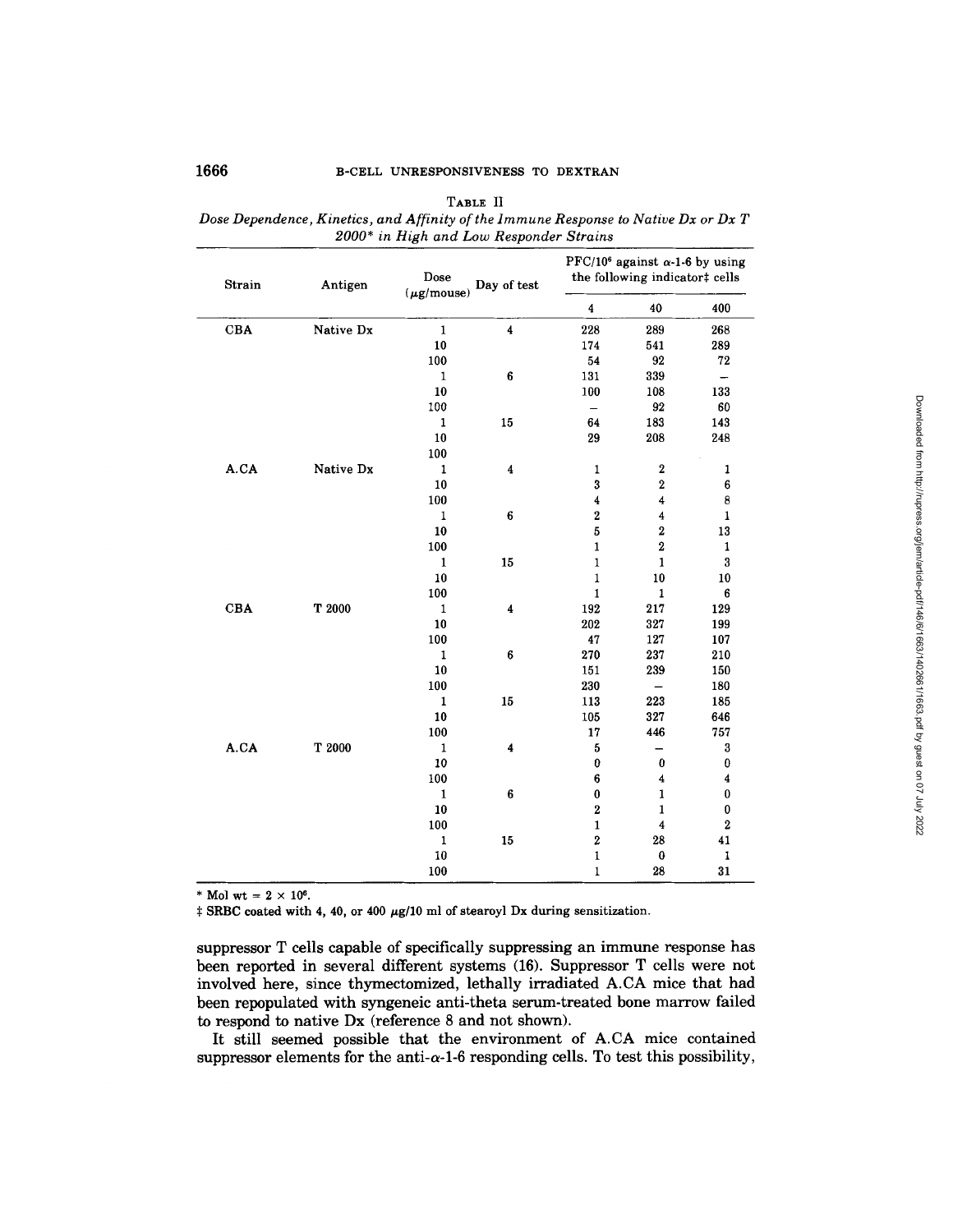|                    |             |                 | PFC/spleen against |            |
|--------------------|-------------|-----------------|--------------------|------------|
| Strain             | Antigen‡    | Mitogen         | $\alpha$ -1-6*     | <b>HRC</b> |
| A.CA               | $Dx$ 4-HRC  | ÷               | $\mathbf{0}$       | 42,800     |
|                    | $Dx$ 40-HRC |                 | 50                 | 48,000     |
|                    | Dx 400-HRC  |                 | $\bf{0}$           | 35,600     |
| $CBA \times C57BL$ | $Dx$ 4-HRC  |                 | 200                | 180,800    |
|                    | $Dx$ 40-HRC |                 | 550                | 87,600     |
|                    | Dx 400-HRC  |                 | 4,550              | 144,000    |
| A.CA               | Dx 4000-HRC |                 | 0                  | 23,600     |
|                    | Dx 4000-HRC | PHA 100 $\mu$ g | 400                | 40,800     |
|                    | Dx 4000-HRC | PHA 200 $\mu$ g | 50                 | 33,500     |
|                    |             |                 | 0                  | 150        |
| $CBA \times C57BL$ | Dx 4000-HRC |                 | 1,800              | 48,000     |
|                    | Dx 4000-HRC | PHA 100 $\mu$ g | 12,300             | 132,800    |
|                    | Dx 4000-HRC | PHA 200 $\mu$ g | 6,100              | 154,000    |
|                    |             |                 | 0                  | 275        |

**TABLE** III

\* The PFC response was tested against SRBC coated with stearoyl Dx 40-SRBC (40  $\mu$ g stearoyl Dx per 10 ml). The background to SRBC was deducted.

# Four different conjugates of stearoyl Dx-HRC were used as antigen. The figures indicate the concentration in  $\mu$ g/10 ml of stearoyl Dx used for conjugation.

A.CA mice were lethally irradiated and repopulated with spleen cells from a high responder strain (B10.5M or CBA) and immunized at the time of repopulation with native Dx and as a control with HRC. In addition, spleen cells from A.CA mice were transferred into lethally irradiated high responder mice (B10.5M or CBA). The results (Table IV) showed that spleen cells from high responder strains responded well to native Dx in the A.CA environment, whereas spleen cells from A.CA mice failed to respond even in the high responder strains. Both groups responded to HRC. Thus, it appears unlikely that any type of specific suppressor influence can account for the lack of immune reactivity against the  $\alpha$ -1-6 epitope in A.CA mice.

*Dx is an Efficient Carrier in Dx Low Responsive Mice.* Lack of an immune response to TI antigens could be theoretically caused by two fundamental mechanisms (since suppressive effects have been excluded) specifically:  $(a)$ lack of PBA receptors on the responding B cells, which therefore cannot be activated after binding the antigens or  $(b)$  absence of Ig receptors competent to passively focus the antigen to the responding B cells. In the latter case the cells cannot produce antibodies, even if given the correct triggering signal via the PBA receptors.

The possibility that A.CA mice lack the PBA receptor for Dx was tested in two ways. First, it was investigated if Dx could induce polyclonal activation in these mice, as determined by induction of antibodies to unrelated antigens. Second, it was studied if Dx could act as a carrier for an unrelated hapten in a dextran nonresponder strain. Since activation of B cells is caused by signals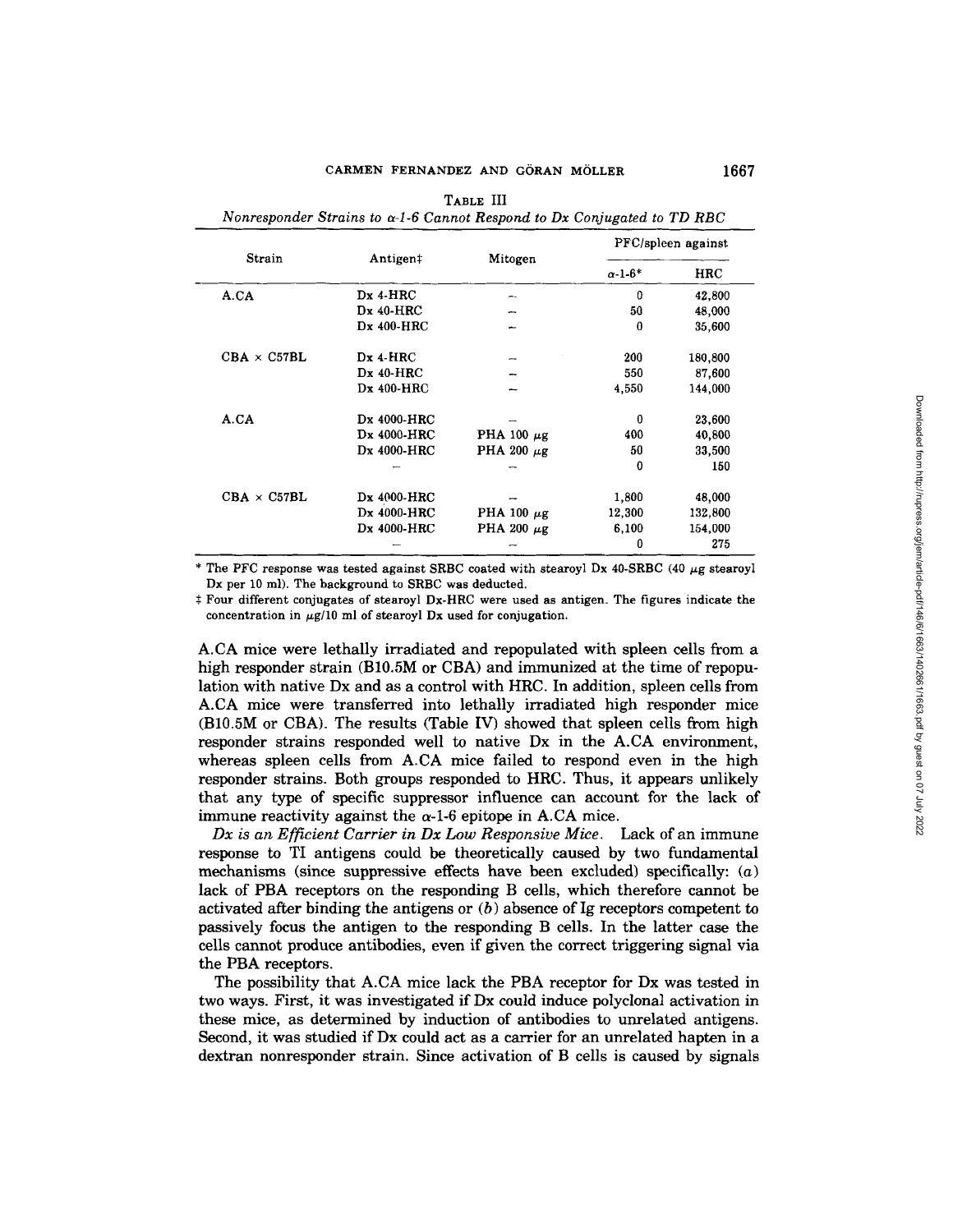| Donor      | Irradiated recipi-<br>ents | $PFC/106$ spleen cells against |       |            |  |
|------------|----------------------------|--------------------------------|-------|------------|--|
|            |                            | $\alpha$ -1-6                  | HRC   | <b>NNP</b> |  |
| <b>CBA</b> | <b>CBA</b>                 | 165                            | 320   | 95         |  |
| <b>ACA</b> | <b>CBA</b>                 | 14                             | 84    | 76         |  |
| <b>ACA</b> | ACA                        | 0                              | 62    | 218        |  |
| <b>CBA</b> | ACA                        | 139                            | 268   | 116        |  |
| 5M         | ACA                        | 1.544                          | 2,500 | 734        |  |
| <b>ACA</b> | ACA                        | 6                              | 340   | 179        |  |
| ACA        | 5M                         | 2                              | 183   | 127        |  |

**TABLE** IV *lmmune Response to a-1-6 and HRC in Irradiated Recipients Reconstituted with Spleen Cells from High and Low Responder Strains* 

\* The irradiated recipients (750 R) were given  $30 \times 10^6$  spleen cell i.v. and were immediately immunized with 1  $\mu$ g native Dx together with 0.2 ml of a 10% suspension of HRC. The PFC against the immunizing antigens as well as against SRBC and the hapten NNP were determined 4 days (CBA) or 5 days (5M) later.

given to the cells by polyclonal B-cell activating properties of the TI antigen, Dx should not be able to work as a carrier for unrelated haptens; if the mechanism of unresponsiveness was lack of PBA receptors for Dx. The results were clear in both systems and showed that Dx was as potent PBA also in A.CA mice. Thus, Dx induced polyclonal antibody synthesis in A.CA mice in vivo or in vitro as it did in high responder strains (Figs. 1 and 2).

When the hapten FITC was conjugated to Dx and the conjugate used to immunize A.CA mice as well as high responder strains, it was found that the conjugation of FITC to Dx did not make the A.CA mice respond to  $\alpha$ -1-6 (Fig. 3), in agreement with the findings that conjugation of Dx to HRC did not make A.CA mice competent to respond to the  $\alpha$ -1-6 epitope. However, A.CA mice responded strongly to the FITC epitope and were equal in this respect to the  $\alpha$ -1-6 high responder strains (Fig. 3). Thus, Dx can work as an efficient carrier for unrelated haptens, indicating that A.CA mice possess PBA receptors for Dx.

*Polyclonal Activation of Cells from Low Responder Mice Does Not Induce Anti-a-l-6 Antibodies.* The second alternative given above (lack of V gene expression against the  $\alpha$ -1-6 epitope) can be tested by the use of polyclonal Bcell activators, since these substances are competent to reveal the V gene repertoire of the B cells that are susceptible to activation by a particular PBA. This approach has been used successfully to study the presence of immunocompetent cells against the tolerogen in specifically tolerant animals (17) and even to induce autoantibody formation in resting B lymphocytes (18).

Consequently, polyclonal concentrations of the PBA lipopolysaccharide (LPS) were injected into A.CA mice, (or added to such cells in culture) and as a control also injected into strains that were high responders to the  $\alpha$ -1-6 epitope (or added to such cells in vitro). The groups were tested at various time intervals against different antigens (SRBC, HRC, NNP, FITC, and  $\alpha$ -1-6 of high and medium affinity). The results showed that LPS was competent to induce antibody synthesis against all epitopes studied in the high responder strains, but A.CA and A.TH mice consistently failed to express anti- $\alpha$ -1-6 PFC,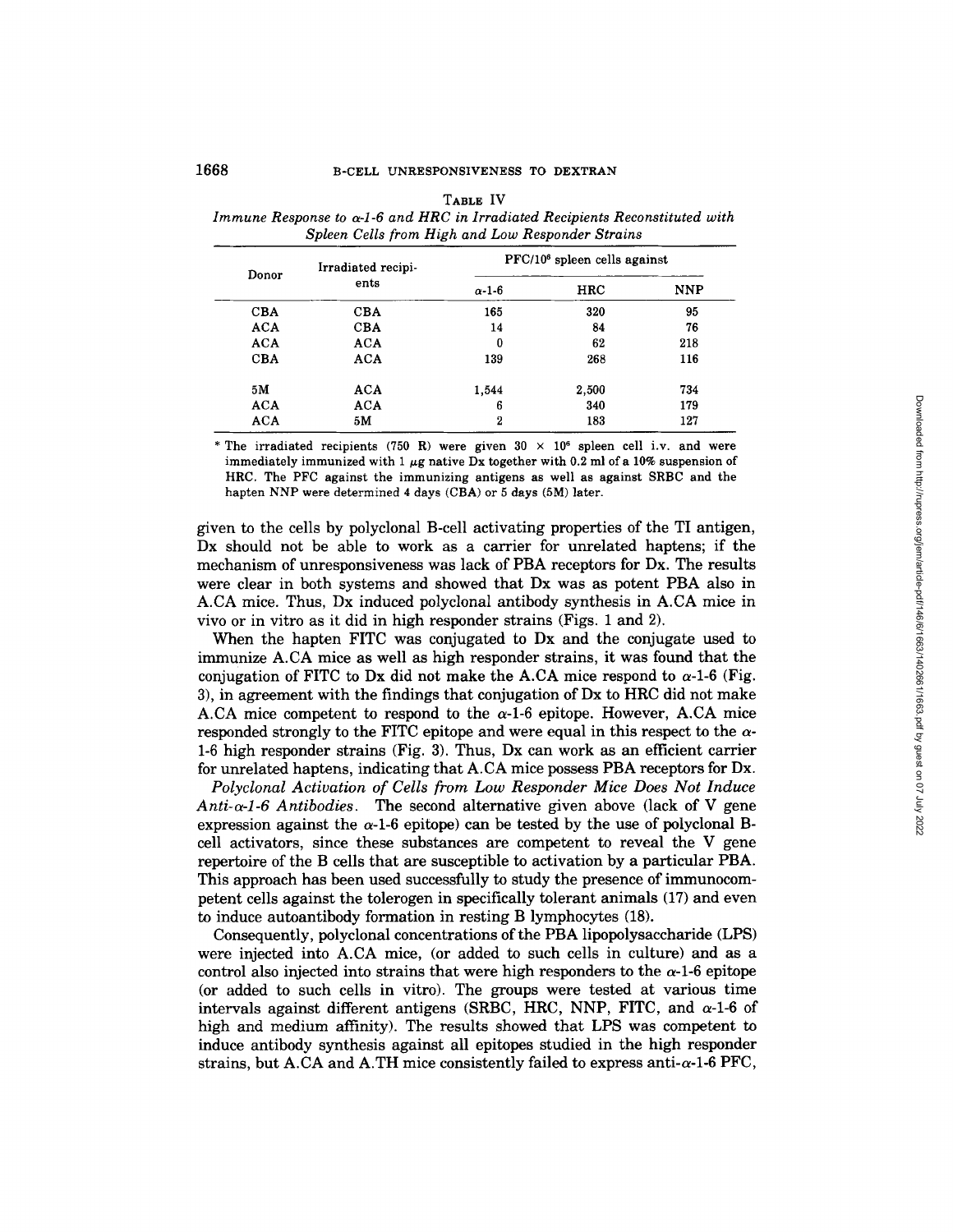

FIG. 1. induction of polyclonal antibody synthesis by 2 mg native Dx in spleen cells from A.CA and  $A \times C57BL$  mice. 10<sup>7</sup> spleen cells were cultivated in serum-free medium in the presence or absence of native dx for 2 days and thereafter assayed against F1TC-SRBC by using a high epitope density. Bg indicates background in nonimmunized animals.



FIG. 2. Induction of polyclonal antibody synthesis by different concentrations of native Dx in vitro by using spleen cells from A.CA  $(\blacksquare)$  and C57BL  $(\square)$  mice. The response was tested after 2 days in culture by using the culture system described in Fig. 1 against NNPcoated target cells.

even though a PFC response could easily be detected against all other antigens used (Fig. 4 and Table V).

Analogous experiments carried out in vivo with strains A and CBA mice gave similar results (Fig. 5).

*CBA/N Mice Lack the Major Part of the B-cell Population Responding to the PBA Property of Dx.* A similar analysis was carried out with CBA/N mice to determine the mechanism of unresponsiveness to  $\alpha$ -1-6. The results were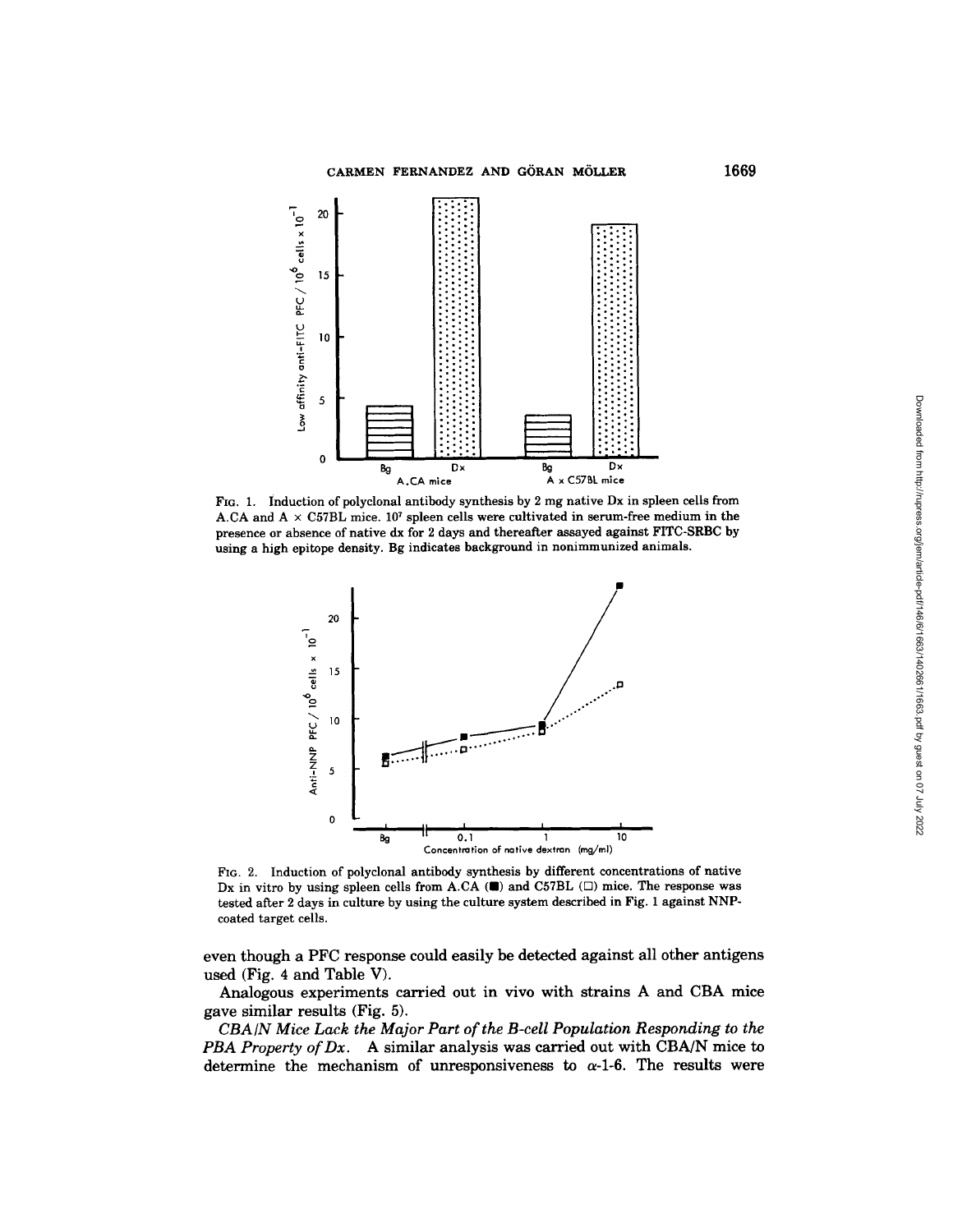

FIG. 3. Immune response against  $\alpha$ -1-6 and FITC in A  $\times$  CBA F<sub>1</sub> and A.CA mice after immunization i.v. with 100  $\mu$ g/mouse of native FITC-Dx B512. The response was determined at day 5 by using the Jerne plaque assay as modified for the detection of PF Cells against  $\alpha$ -1-6. For detection of anti- $\alpha$ -1-6 PFC, SRBC were conjugated with 40  $\mu$ g of stearoyl Dx in 10 ml of a 5% suspension of SRBC. Anti-FITC PFC were detected with SRBC conjugated with a solution of 5 mg/ml of FITC.



FIG. 4. Induction of polyclonal antibody synthesis in vivo by injection of 100  $\mu$ g of LPS i.p. into B10.5M and A.CA mice. The spleens were taken out after 2 and 4 days and tested for the number of PFC against  $\alpha$ -1-6 and the hapten NNP. The response against  $\alpha$ -1-6 was undetectable in A.CA mice.

**completely different from those obtained with strains on A background. Thus, native Dx induced a very small polyclonal antibody response against the haptens FITC, NNP, or heterologus RBC (Fig. 6). Also the response to LPS was impaired, but was stronger than the response to Dx.** 

When CBA/N mice (or CBA  $\times$  DBA  $F_1$  males) were immunized with FITC-Dx they neither produced PFC nor  $\alpha$ -1-6 against FITC. However, they gave a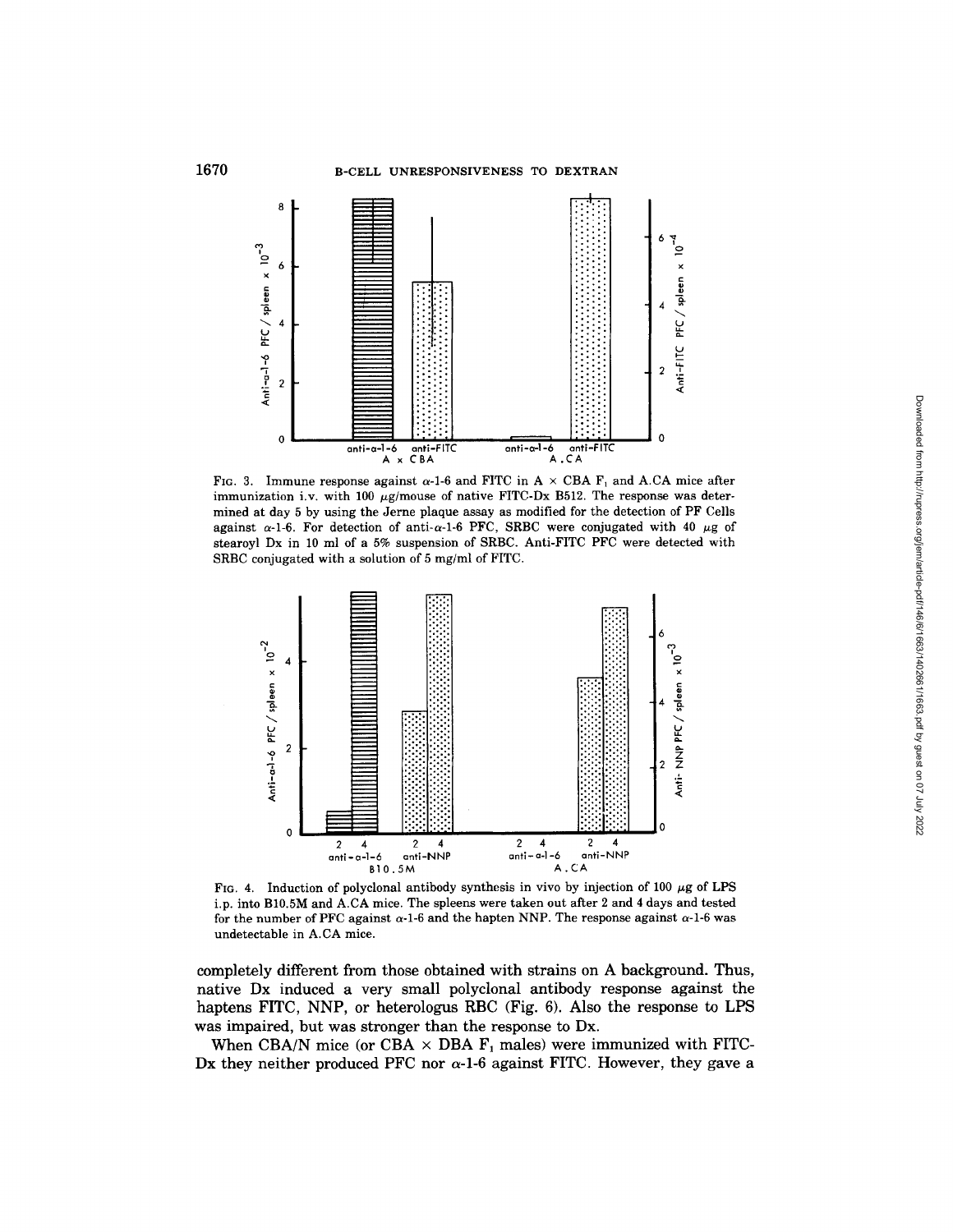| TARLE V                                                                                       |
|-----------------------------------------------------------------------------------------------|
| Polyclonally Activating Concentrations of LPS Fail to Induce Anti- $\alpha$ -1-6 PFC in Cells |
| from Low Responder Strains In Vitro*                                                          |

|        | Treatment of<br>cultures# | PFC/10 <sup>6</sup> cells against the indicated targets at day |                |               |             |  |
|--------|---------------------------|----------------------------------------------------------------|----------------|---------------|-------------|--|
| Strain |                           | 3                                                              |                | 6             |             |  |
| C57BL  |                           | $\alpha$ -1-68                                                 | $\mathbf{FTC}$ | $\alpha$ -1-6 | <b>FITC</b> |  |
|        |                           | 0                                                              | 55             | 0             | 100         |  |
|        | <b>LPS</b>                | 380                                                            | 2,042          | 600           | 5,000       |  |
| A.CA   |                           | 10                                                             | 70             | 0             | 67          |  |
|        | <b>LPS</b>                | 0                                                              | 1,410          | 16            | 1,766       |  |
| A.TH   |                           | 30                                                             | 50             | 0             | 17          |  |
|        | LPS                       | 0                                                              | 880            | 0             | 1,700       |  |

\* The lymphocytes were cultivated in 2 ml medium containing 5% human A serum and 5  $\times$  $10^{-5}$ M 2-mercaptoethanol at a cell concentration of  $3 \times 10^{5}$  cells/ml.

 $\pm$  100  $\mu$ g/ml of LPS.

§ Stearoyl Dx at a concentration of 40  $\mu$ g/10 ml was used to sensitize SRC as targets in the PFC assay.

II 5 mg/ml of FITC was used to sensitize SRBC as targets in the PFC assay.



FIG. 5. Induction of polyclonal antibody synthesis in vivo by the injection of 100  $\mu$ g LPS into A and CBA mice. Their PFC response against  $\alpha$ -1-6 and NNP was followed up to day 6. A mice ( $\blacksquare$ ) responded only to NNP  $(\cdots)$  and not to  $\alpha$ -1-6 (-----), whereas CBA mice  $(\triangle)$  responded to both epitopes.

definite, although small response against FITC when the hapten was conjugated to TD HRC, indicating that the mice possess V genes for the FITC epitope (Table VI). Thus, the cause for the unresponsiveness to FITC-Dx in this case appears to be the lack of the major part of the B-cell population having PBA receptors for Dx, in analogy with the findings that these mice lack triggering receptors for other PBA, such as Ficoll. CBA/N mice are analogous in this way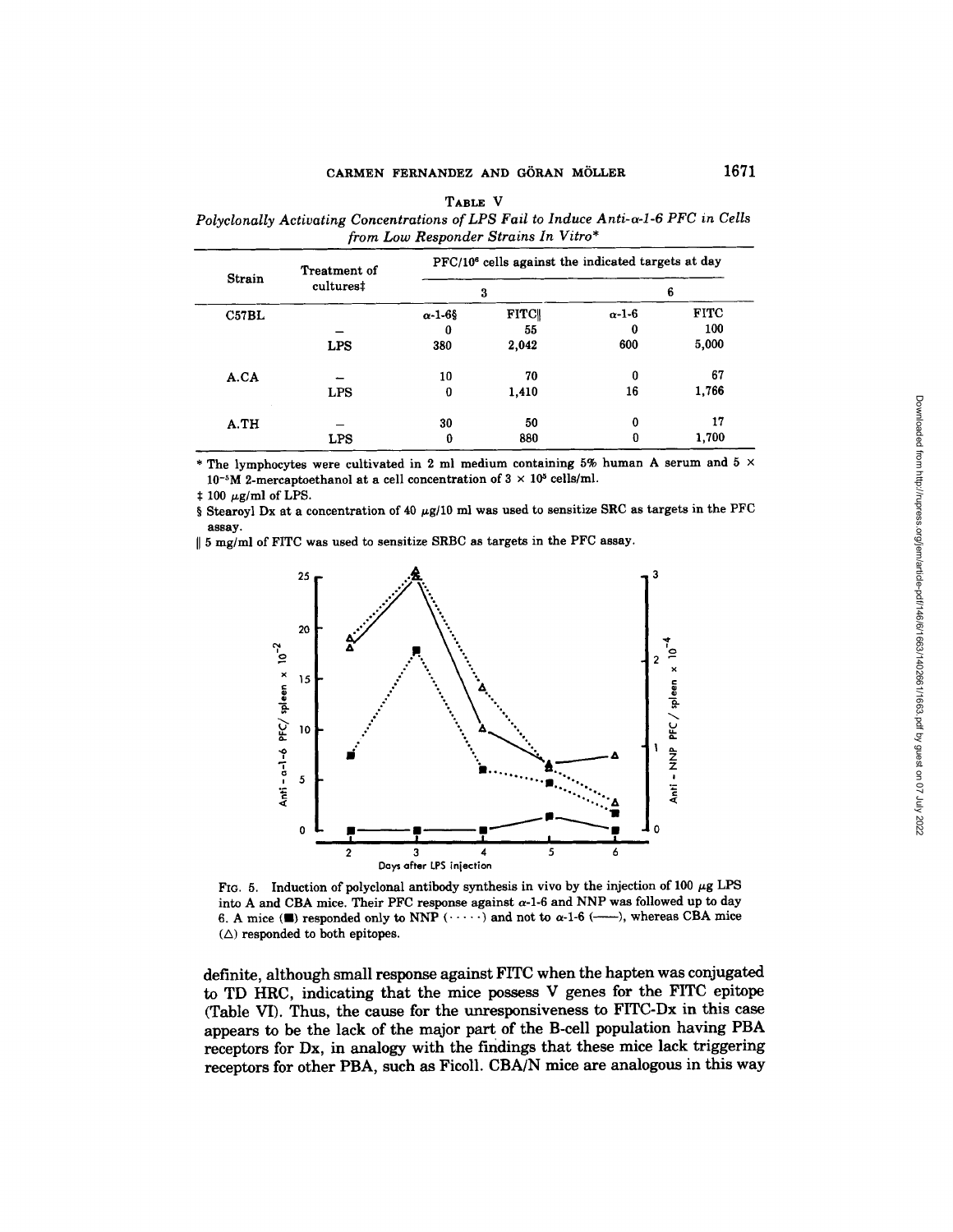

FIG. 6. Polyclonal activation by LPS and native Dx of spleen cells from CBA/N  $\times$  DBA **male and female mice. Half of the mice were untreated, whereas the other half were**  immunized 5 days earlier with 100  $\mu$ g of native FITC-Dx and were tested for PFC response **against FITC. Only the immunized females developed an immune response to FITC, the males were totally unresponsive. The spleen cells were cultivated in RPMI medium**  containing 5% fetal calf serum and  $5 \times 10^{-5}$  M 2-mercaptoethanol by using  $2 \times 10^{6}$  cells/ml and 0.5 ml per culture tube. LPS  $(50 \text{ µg/ml})$  and native Dx  $(4 \text{ mg/ml})$  were added to the **indicated cultures. The cells were harvested on day 3 and tested against NNP-SRBC. Bg indicates background in nonactivated cultures.** 

| Strain         | Antigen                | <b>SRBC</b>  | HRC                 | $PFC$ /spleen against $\alpha$ -1-6‡ |                   | <b>FITCs</b>        |                     |
|----------------|------------------------|--------------|---------------------|--------------------------------------|-------------------|---------------------|---------------------|
|                |                        |              |                     | 40                                   | 400               | 0.2                 | 5                   |
| CBA/N          |                        | 10           | 20                  | $\mathbf{0}$                         | 0                 | 120                 |                     |
|                | FITC-Dx<br>$100 \mu g$ | $5 \pm 5$    | NT.                 | $10 \pm 10$                          | 0                 | $45 \pm 45$         | $155 = 63$          |
|                | FITC HRC               | $35 \pm 17$  | $3.625 \pm 880$     | NT                                   | NT                | $1,690 = 630$       | $2.615 = 660$       |
| <b>BALB/cl</b> |                        | 25           | 50                  | 25                                   | 425               | 175                 | 1,250               |
|                | FITC-Dx<br>$100 \mu g$ | $116 = 116$  | NT                  | $1,933 \pm 1,137$                    | $1,816 \pm 1,238$ | $30,233 \pm 13,700$ | $46.066 \pm 20.500$ |
|                | FITC-HRC               | $200 \pm 57$ | $93,000 \pm 30,324$ | NT                                   | NT                | $35,666 \pm 9,700$  | $50.530 \pm 13.300$ |

TABLE VI *Immune Response of CBA/N and BALB/c Mice to Native FITC Dx and FITC-HRC\** 

\* The mice were immunized with 100  $\mu$ g native FITC-Dx i.v. and with 0.2 ml of a 10% suspension of FITC-HRC labeled with 0.5 mg/ml of FITC.

 $\ddagger$  40 and 400  $\mu$ g/10 ml stearoyl Dx were used to coat SRBC.

§ 0.2 and 5 mg/ml FITC were used to coat SRBC.

II Four mice/group.

¶ Three mice/group.

to the LPS nonresponder C3H/HeJ, lacking PBA receptors for LPS, but the defect is apparently more pronounced and affects cells with receptors for **several** different PBA and the genetic localization of the defect is different (it **is**  located on the X chromosome).

**Finally it was tested if CBA/N mice could produce anti-** $\alpha$ **-1-6 PFC after** immunization with the TD conjugate Edistine-Dx (a plant protein conjugated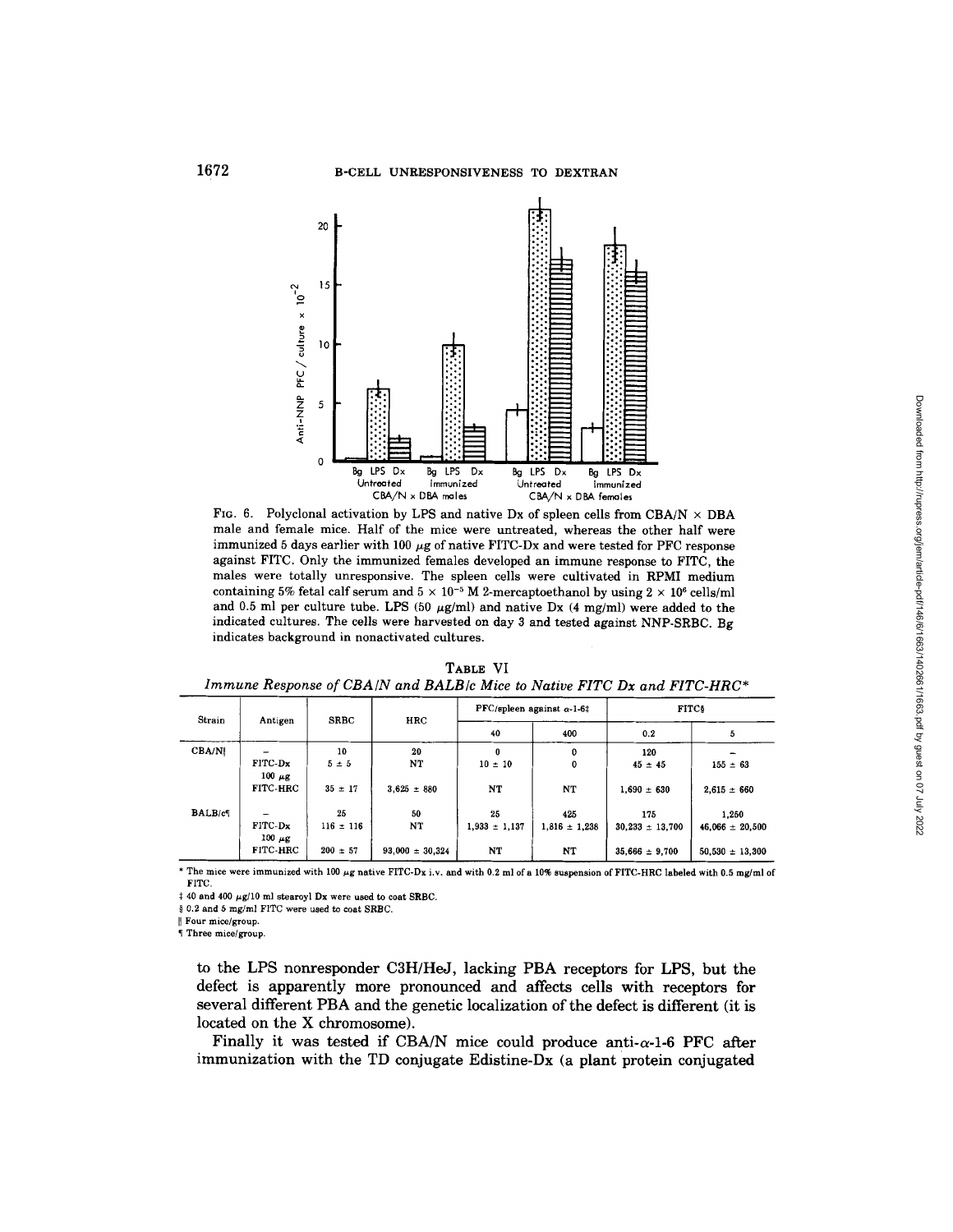to Dx and provided by Dr. Richter, Pharmacia, Uppsala, Sweden). However, no detectable response was obtained.

# Discussion

The findings in this paper illustrate two fundamentally different causes of immunological unresponsiveness at the B-cell level to the same epitope on Dx. Strains on A background were nonresponders because they failed to express V genes coding for antibodies against  $\alpha$ -1-6. In contrast, strain CBA/N failed to respond to Dx or FITC-Dx, because the ceil population having PBA receptors for Dx was severely depleted. This strain is therefore analogous to C3H/HeJ which cannot respond to LPS or any hapten coupled to LPS, because there is a selective loss of PBA receptors for LPS. CBA/N not only has defective B cells capable of responding to the PBA property of Dx, as shown here, but also cells responding to Ficoll, pneumococcal polysaccharide SIII, and polyacrylamide. It has been claimed that this strain responds normally to haptenated LPS, indicating that it possesses B cells with PBA receptors for LPS (5). CBA/N responded, although poorly, to the PBA property of LPS. Although C3H/HeJ and CBA/N principally exhibit analogous defects, there are marked differences between the two strains. The defect in C3H/HeJ is selective for LPS, and is determined by one gene localized on the fourth chromosome, whereas CBA/N lacks receptors or B-cell populations for several different PBA's and the defect is X-linked. It could not be formally established whether CBA/N mice possess V genes for  $\alpha$ -1-6, since they did not respond to TD Dx conjugates.

The fact that A mice did not respond to Dx, although they have cells with PBA receptors for Dx, is a new type of immunological unresponsiveness. It is a genetically determined (unpublished observations) inability to respond, which could not be ascribed to lack of helper T cells, presence of suppressor T cells, or any suppressive influence of the environment of the mice that did not allow the expression of an anti- $\alpha$ -1-6 response. The unresponsive state exhibited stringent immunological specificity, since only the  $\alpha$ -1-6 epitope was affected, whereas other epitopes conjugated to Dx induced normal immune responses. Since it was not possible to convert nonresponders into responders by a variety of procedures that engage different helper cells, such as conjugating Dx to TD HRC, injecting it with polyclonal T-cell activators such as PHA and Con A, or incorporating it into Freund's adjuvant, it is unlikely that the defect can be ascribed to lack of helper cells. Furthermore, several different PBA's such as LPS and PPD, which could activate polyclonal antibody synthesis to all other antigenic determinants failed to do so against  $\alpha$ -1-6 in the nonresponder strains, whereas expected anti- $\alpha$ -1-6 responses occurred with similarly-treated cells from high responder strains. It follows from these findings that B cells which can be activated by helper T cells, LPS, PPD, and Dx cannot express Ig molecules with the  $\alpha$ -1-6 variable region. Since these polyclonal activators probably affect a major part of the B-cell population (LPS alone activates about 30% of all B cells and these are different from those activated by PPD and Dx) it follows that most if not all B cells do not express the gene responsible for the formation of the combining site for  $\alpha$ -1-6.

The lack of detectable anti- $\alpha$ -1-6 antibody-producing cells could be due to two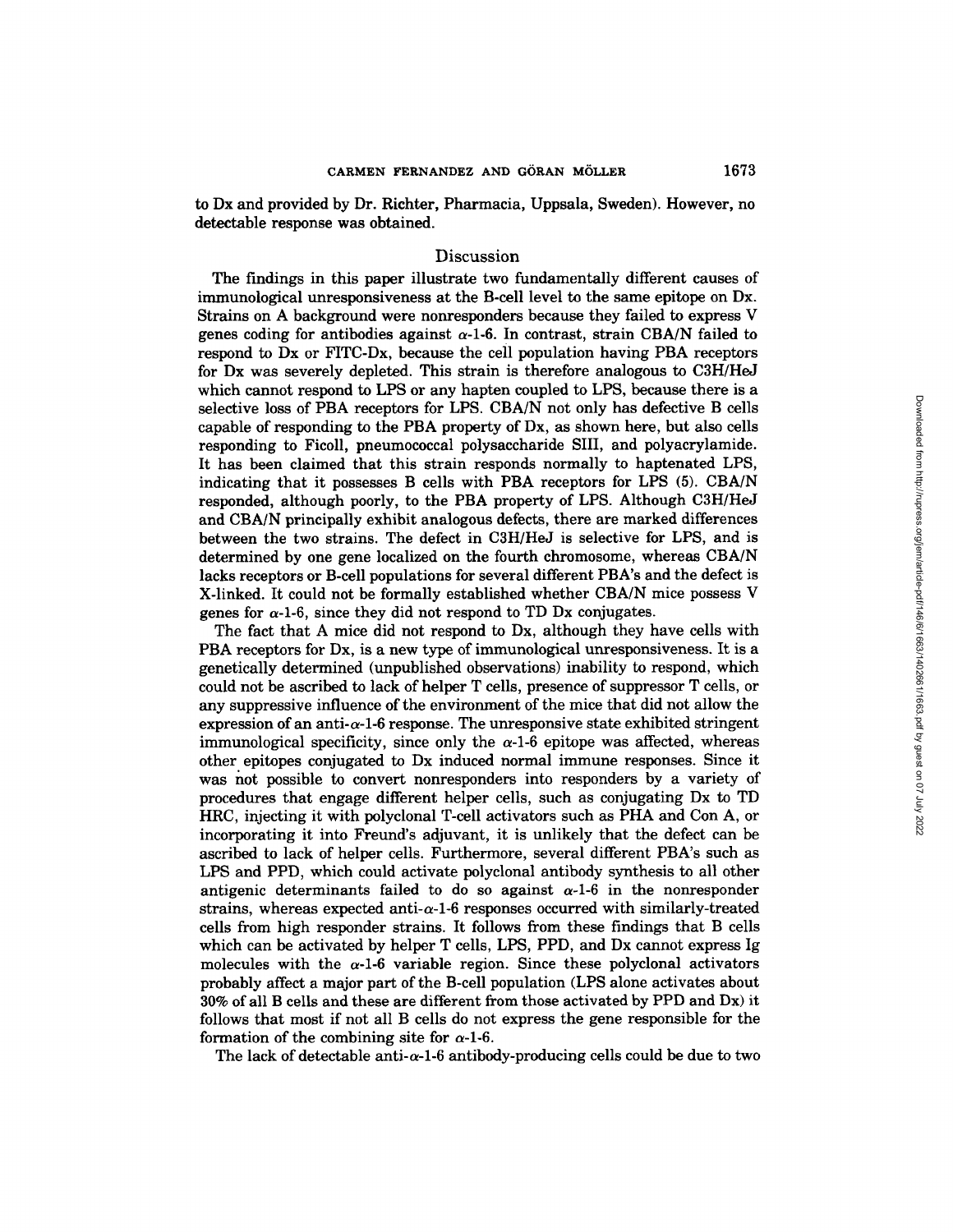## 1674 B-CELL UNRESPONSIVENESS TO DEXTRAN

main reasons. It is possible that an  $\alpha$ -1-6 clone or several such clones are present in the nonresponders, but the number of cells in the clones is two small to be detected. Alternatively, lymphocytes from these animals either lack V genes coding for antibodies against  $\alpha$ -1-6 or the cells cannot selectively express these V genes. Although the possibility that the clone size is too small to allow detection may be used to explain the in vitro data with PBA, it is highly unlikely that it is applicable for the in vivo experiments, since the amplification of the response was very pronounced in responder strains, which presumably have very few clones because of the homogeneity of the affinity of the antibodies produced. Usually the number of PFC against  $\alpha$ -1-6 was 500-2,000 times the background 5 days after immunization. The exponential increase of the immune response during the first 5 days is predominantly due to division of initially activated precursor cells rather than to recruitment of new precursor cells. Actually it is possible to detect one precursor cell in adoptive transfer experiments and there is no reason why this would not also be possible against  $\alpha$ -1-6 in vivo with the marked clonal expansion that occurs in high responders. There is no reason why precursor cells could not multiply in nonresponder strains; since no suppressor cells have been detected, there is not a need for helper cells, and other epitopes coupled to Dx induce a normal anti-hapten response.

The only tenable conclusion is that strains on A background fail to express Ig receptors and secrete antibodies directed against the  $\alpha$ -1-6 epitope in the majority of the individuals. The mechanism by which a few individuals secrete antibodies against this epitope will be discussed below. It seems highly unlikely that some control mechanism would exist that selectively prevents the synthesis from messenger RNA of antibodies directed only against one particular epitope. It is more plausible that the defect is at the DNA level. Two mechanisms could account for the genetically determined state of unresponsiveness to Dx at the DNA level, namely lack of V genes coding for antibodies against  $\alpha$ -1-6 or lack of V-C gene translocation for this particular specificity. Neither alternative has precedence, but both are possible. The possibility that different V genes would translocate at different rates (or not at all) is compatible with our findings (unpublished observations) that high responder strains to the  $\alpha$ -1-6 epitope do not express this antibody during the 1st mo of life, even when the cells are polyclonally activated, for example, by LPS, whereas they express antibodies of all other specificities. This suggests that the V-C translocation can occur at different times for different V genes. It is possible that the V gene coding for anti- $\alpha$ -1-6 actually exists in strains on A background, but that it never, or rarely, translocates to a C gene. Conclusive experiments on this point require experiments at the DNA level.

A certain proportion of mice on strain A background produced antibodies against  $\alpha$ -1-6, in most cases to a very small degree. Usually the PFC differed markedly from those in high responder strains, because they were unclear and of very low affinity, since they were detected easily and in high numbers only with target cells coated with a high epitope density. This is in contrast to the PFC obtained in high responder strains, which were of uniform affinity; no difference in number or clarity was observed with target cells of different epitope density, suggesting a mono- or pauciclonal response. Mice lacking a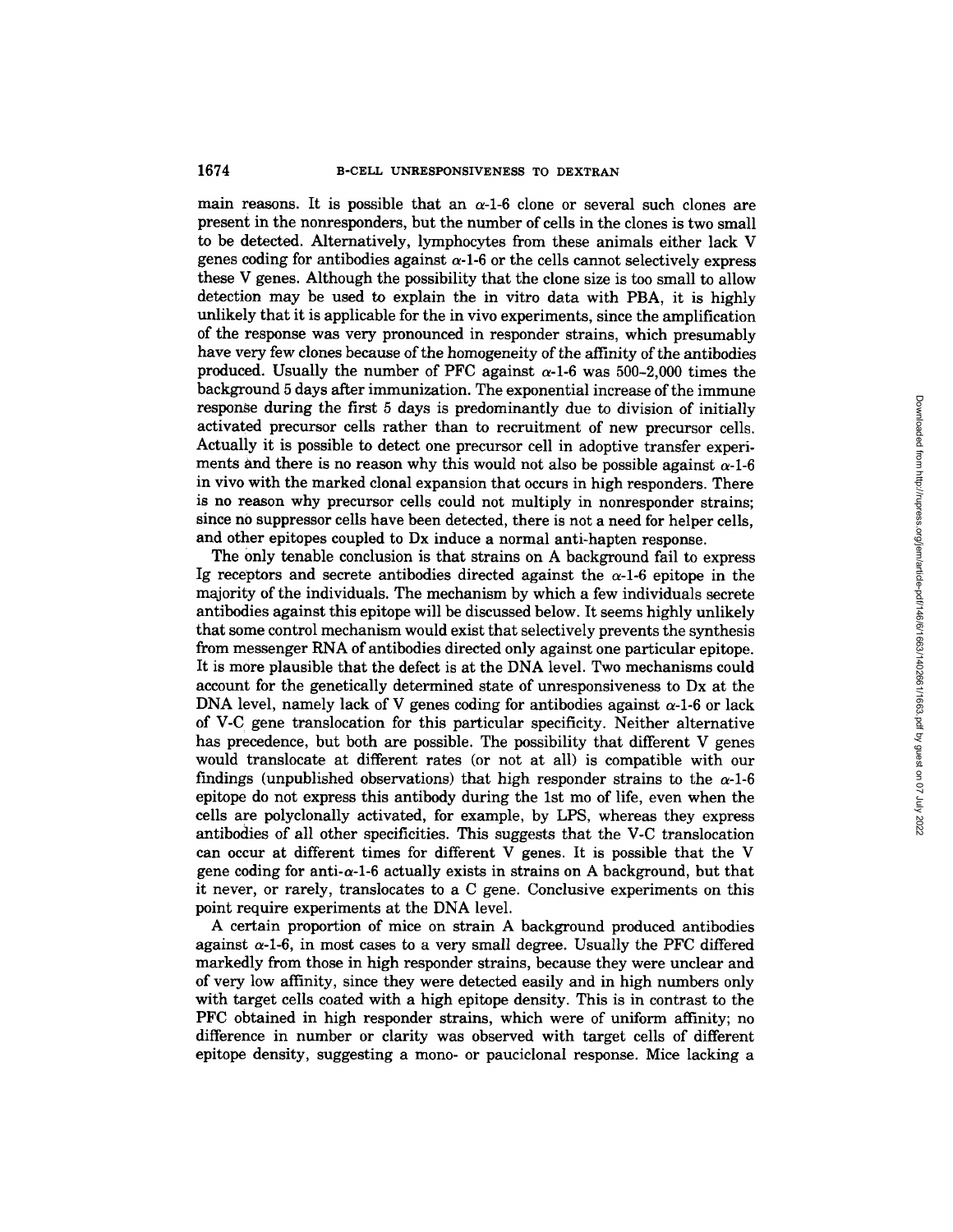particular V gene may occasionally make use of another V gene, which may have mutated so as to cause the appearance of an antibody crossreacting with the epitope for which a V gene is lacking. This may very well be the case with the small proportion of animals responding to the  $\alpha$ -1-6 epitope in strains of A background. Occasionally, the PFC of low responder mice were undistinguishable from those of high responder strains. This could be caused by a successful V-C translocation also in strains on A background, provided that a lack of this type of translocation is the mechanisms for unresponsiveness.

The possibility that mice on A background do not express Ig receptors, because they have been tolerized by exposure to bacterial products containing  $\alpha$ -1-6 is highly unlikely. Thus, we have previously shown (19) that immunological tolerance to an epitope on Dx only affects a subpopulation of B cells with Ig receptors for the epitope. This subpopulation is characterized by having PBA receptors for Dx as well as Ig receptors for the epitope. Thus, tolerance is not due to clonal deletion and many specific B cells in tolerant mice can be activated by different PBA's to synthesize antibodies against the tolerogen. Similarly, we have shown (unpublished observations) that lymphocytes from Dx tolerant after treatment with dextranase can be activated by LPS, but not with Dx to the synthesis of antibodies against the tolerogen. Finally, Dxtolerant mice injected with dextranase can make specific high affinity antibodies to Dx after immunization with dextran coupled to a variety of TD and TI carriers, but never after immunization with Dx alone. These findings show that only the B cells which have both Ig and PBA receptors for Dx are irreversibly tolerized, other specific B cells remain unaffected and can be activated by immunization with dx coupled to other carriers. Since we have performed analogous experiments here (Tables III and V) and failed to activate anti-Dx antibodies in A.CA mice, the possibility that A.CA mice are nonresponders because they are tolerant can be ruled out.

A detailed study on the genetics of unresponsiveness to the  $\alpha$ -1-6 epitope will be given elsewhere, but it is clear that the genes responsible are not linked to H-2 region since A, A.CA, A.SW, A.TL, and A.TH all have differences in different parts of the  $H-2$  complex including the I region and they are all low responders. These strains have the same genetic background except H-2 indicating that the genes are not present in the major histocompatibility complex.

## Summary

The immune response of mice to the  $\alpha$ -1-6 epitope of dextran (Dx) B512 was found to be under genetic control. The congenic mouse strains A, A.CA, A.SW, A.TH, and A.TL exhibited a specific defect in their response to  $\alpha$ -1-6. Also strain CBA/N was unresponsive to  $\alpha$ -1-6, but the mechanism of unresponsiveness was found to be different.

Unresponsiveness to  $\alpha$ -1-6 in congenic A strains was not due to suppressor cells. Although these strains failed to respond to the  $\alpha$ -1-6 epitope, they responded strongly to the hapten Fluorescein isothiocyanate (FITC) conjugated to Dx, indicating that the Dx can function as an efficient carrier in these strains. Dx was a potent polyclonal B-cell activator in congenic A strains as well as in high responder strains. Polyclonally-activating concentrations of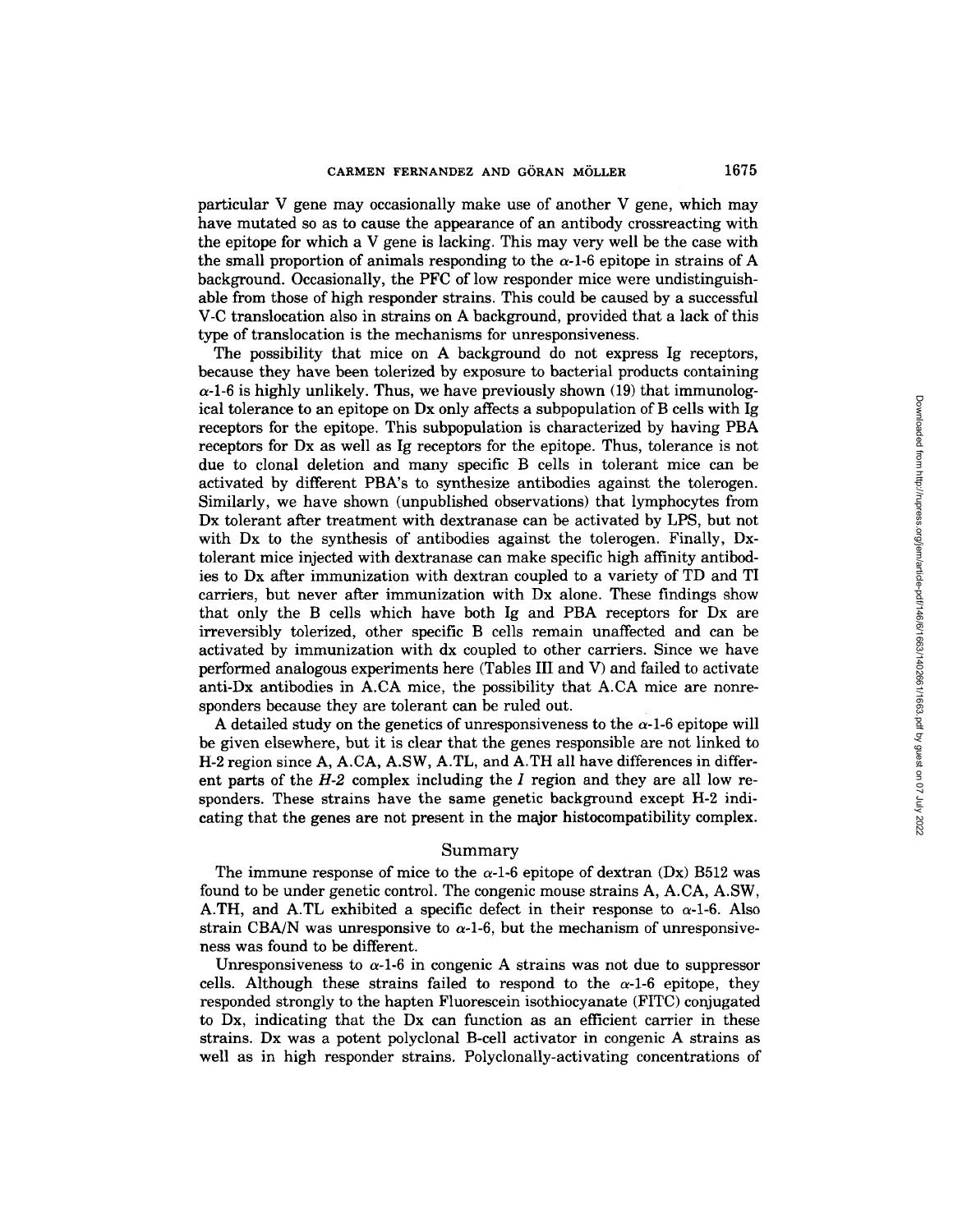lipopolysaccharide (LPS) failed to induce the synthesis of anti $-\alpha$ -1-6 antibodies in congenic A strains, although antibodies of all other specificities studied were produced. However, in high responder strains, LPS induced the synthesis of anti- $\alpha$ -1-6 antibodies. It was concluded that congenic A strains do not express V genes coding for antibodies against  $\alpha$ -1-6.

In contrast, strain CBA/N failed to respond to both the  $\alpha$ -1-6 and FITC epitope on Dx, whereas they could respond to FITC conjugated to horse erythrocytes. Dx induced a very small, if any, polyclonal antibody response in B cells from CBA/N mice or male CBA/N  $\times$  DBA hybrids, whereas Dx was a very potent polyclonal B-cell activator in female hybrids. It is concluded that CBA/N mice are nonresponders to Dx or haptenated Dx, because the cell population that can respond to the polyclonal B-cell activating properties of Dx is severely depleted.

The technical assistance of Susanne Bergstedt is gratefully acknowledged.

*Received for publication 6 May 1977.* 

## References

- 1. Benacerraf, B. and H. O. McDevitt. 1972. Histocompatibility linked immune response genes. *Science (Wash. D. C.).* 175:273.
- 2. Feingold, N., J. Feingold, D. Mouton, Y. Bouthilier, C. Stiffel, and G. Biozzi. 1976. Polygenic regulation of antibody synthesis to sheep erythrocytes in the mouse: a genetic analysis. *Eur. J. Immunol.* 6:43.
- 3. Coutinho, A., G. M611er, and E. Gronowicz. 1975. Genetical control of B-cell responses. IV. Inheritance of the unresponsiveness to lipopolysaccharides. *J. Exp. Med.* 142:253.
- 4. Watson, J., and R. Riblet. 1974. Genetical control of responses to bacterial lipopolysaccharides in mice. I. Evidence for a single gene that influences mitogenic and immunogenic responses to lipopolysaccharides. *J. Exp. Med.* 140:1147.
- 5. Mosier, D. E., I. Scher, H. Ruhl, P. L. Cohen, I. Zitran, and W. E. Paul. 1976. Activation of normal and defective B lyphocytes by thymus-independent antigen. *In*  Mitogens in Immunobiology. J. J. Oppenheim and D. L. Rosenstreich, editors. Academic Press, Inc., New York. 313.
- 6. Blomberg, B., W. R. Geckeler, and M. Weigert. 1972. Genetics of the antibody response to dextran in mice. *Science (Wash. D. C.).* 177:178.
- 7. Riblet, R., B. Blomberg, M. Weigert, R. Lieberman, B. A. Taylor, and M. Potter. 1975. Genetics of mouse antibodies. I. Linkage of the dextran response locus,  $V_H$ -DEX to allotype. *Eur. J. Immunol.* 5:775.
- 8. Fernandez, C., and G. M611er. The immune response against two epitopes on the same thymus-independent polysaccharide carrier. I. Role of epitope density in carrier dependent immunity and tolerance. *Immunology.* 33:59.
- 9. Coutinho, A., G. Möller, and W. Richter. 1974. Molecular basis of B cell activation. I. Mitogenicity of native and substituted dextrans. *Scand. J. Immunol.* 3:321.
- 10. Howard, J. G., B. M. Courtenay, and C. Hale. 1976. Lack of effect of thymectomy on spontaneous recovery from tolerance to levan. *Eur. J. Immunol.* 6:838.
- 11. Howard, J. G., G. Vicari, and B. M. Courtenay. 1975. Influence of molecular structure on the tolerogenicity of bacterial dextrans. I. The  $\alpha$  1-6 linked epitope of dextran B512. *Immunology.* 29:585.
- 12. M611er, G. 1974. Effect of B-cell mitogens on lymphocyte subpopulations possessing C'3 and Fc receptors. *J. Exp. Med.* 139:969.